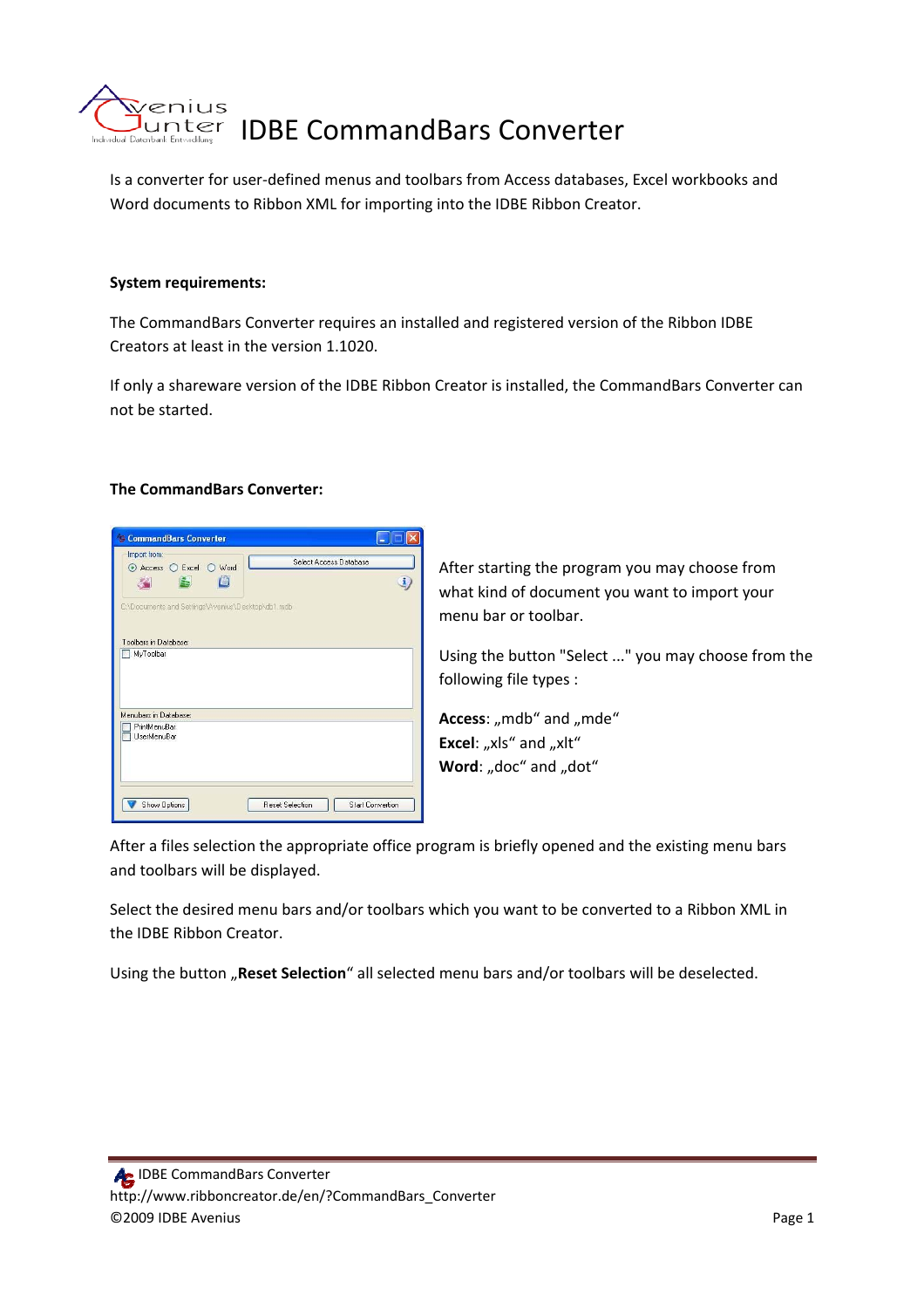Clicking the button "Hide Options" further options will be hidden.

Clicking the button "Show Options" further options will be displayed.

**Button** "Konvertierung starten":

#### **Button** "Start Convertion"

Here you start the convertion of the selected Menu bars and/or toolsbars with the requested options. Clicking the button let you define a file name for the Ribbon XML that will be created.

A completion message will appear after conversion.

Now you may start the IDBE Ribbon Creator to follow these steps

- Application Button " $GA''$
- Open
- … a XML file

to load und edit your converted XML file.

#### **Options:**





User‐defined menu bar and toolbar in a Office 2003 Program

 IDBE CommandBars Converter http://www.ribboncreator.de/en/?CommandBars\_Converter ©2009 IDBE Avenius Page 2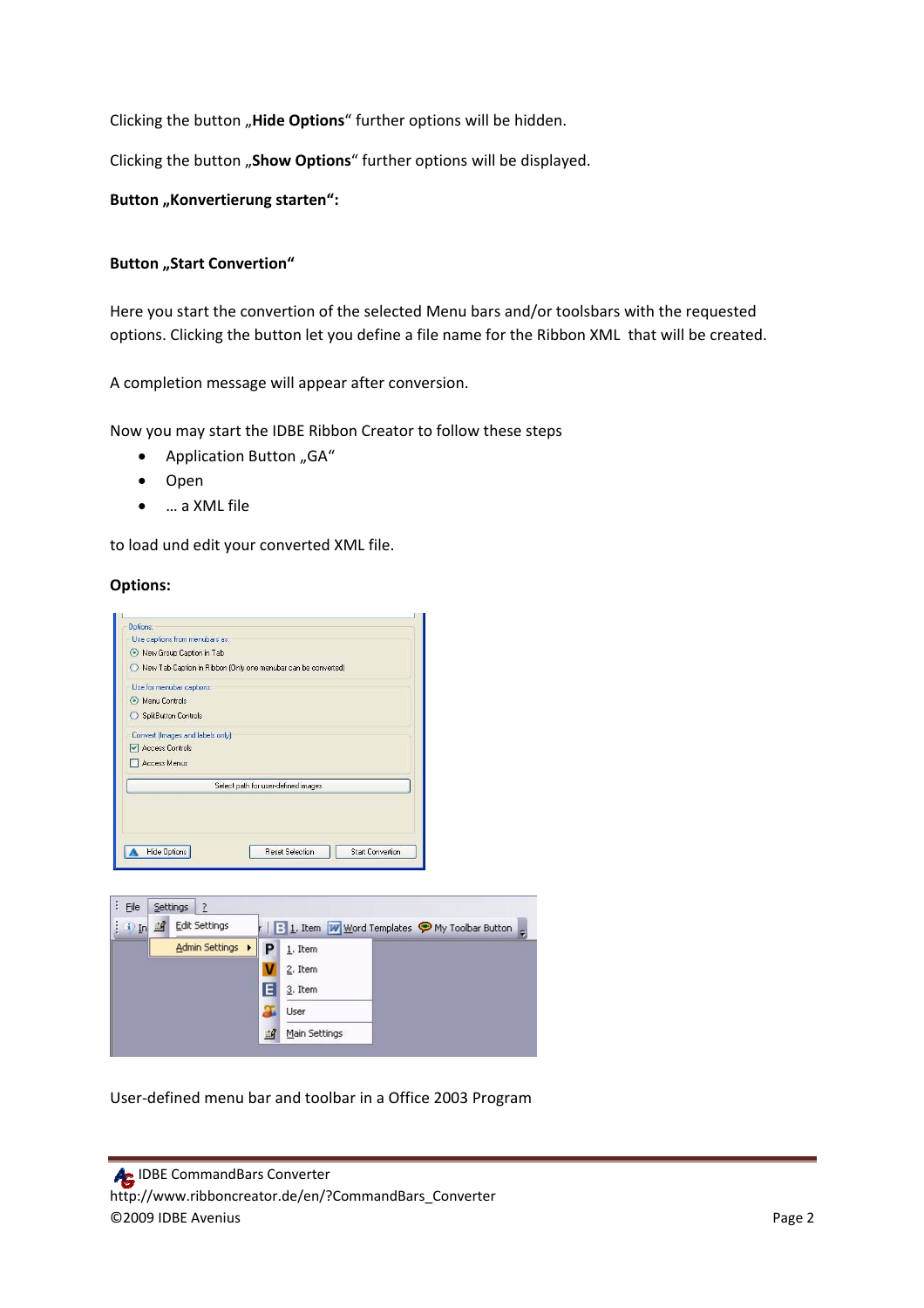#### **Use captions from menubars as:**

• New Group Caption in Tab

For each menu in the menu bar / toolbar a new group on the ribbon tab will be created.



• New Tab-Caption in Ribbon (Only one menubar can be converted) For each menu in the menu bar / toolbar a new tab on the ribbon will be created.



## **Use for menubar captions:**

If a menu should be used on a menu bar and/or toolbar you may chosse what kind of Ribbon control you want to use.

• Menu Controls

A menu control is used on the ribbon.

• SplitButton Controls

A SplitButton control is used on the ribbon.

|   | <b>Admin Settings</b> |
|---|-----------------------|
|   | 1. Item               |
|   | 2. Item               |
| E | 3. Item               |
|   | User                  |
|   | Main Settings         |